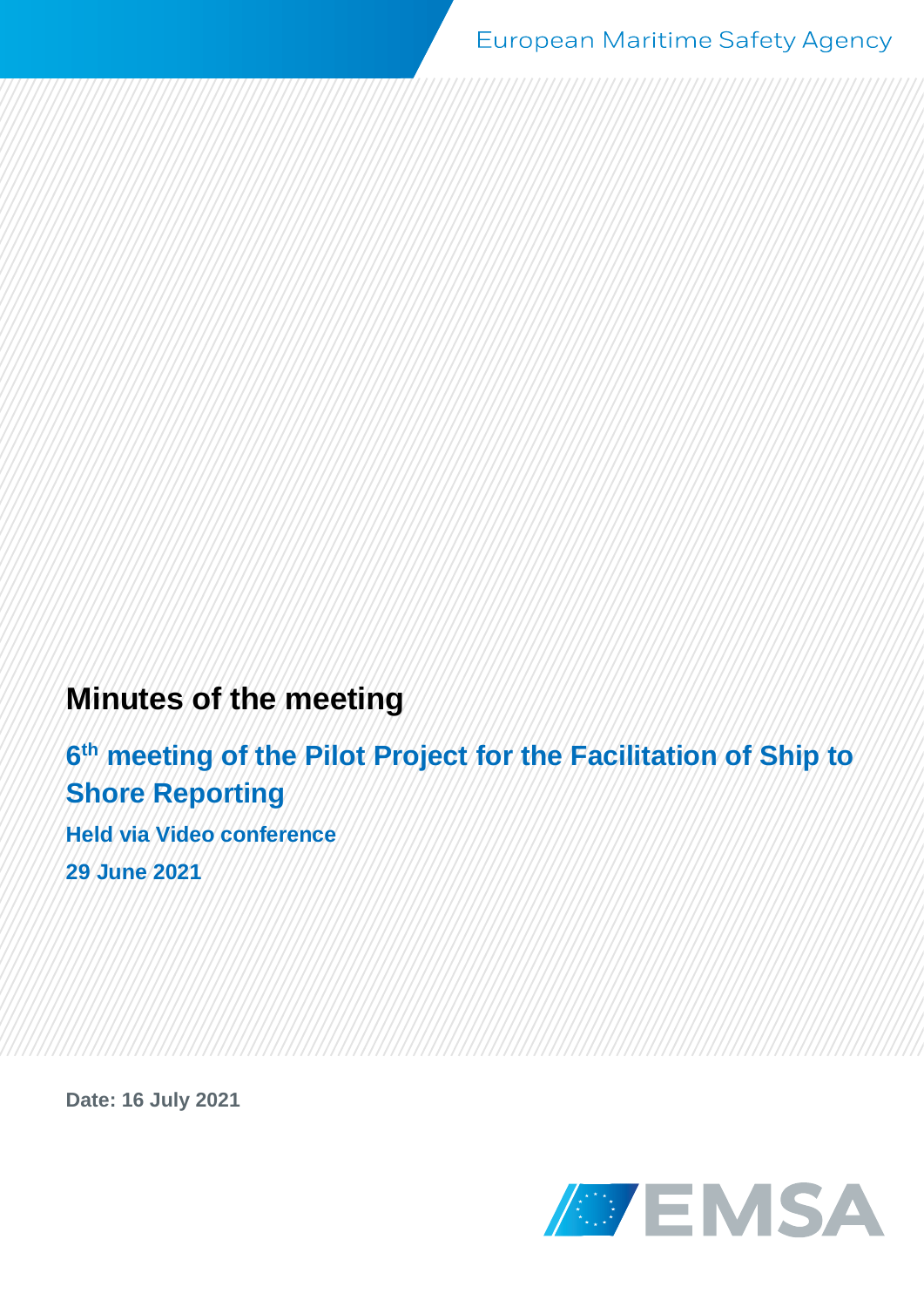

## **1. Background**

The meeting was opened and chaired by Mr Lazaros Aichmalotidis, Head of Unit for Simplification, and was held via Video Conference (VC) due to the public health situation. Mr. Alexander Hoffmann from Unit D2 "Maritime Safety" represented the European Commission (DG MOVE).

16 participants from **Belgium, Croatia, Denmark, Estonia, Finland, Germany, France, Latvia, the Netherlands, Norway** and **Sweden** attended the meeting.

All meeting documentation and presentations are available at: [http://emsa.europa.eu/ssn](http://emsa.europa.eu/ssn-main/documents/workshop-presentations-a-reports/item/4441-6th-meeting-of-the-pilot-project-for-the-facilitation-of-ship-to-shore-reporting.html)[main/documents/workshop-presentations-a-reports/item/4441-6th-meeting-of-the-pilot-project-for-the-facilitation](http://emsa.europa.eu/ssn-main/documents/workshop-presentations-a-reports/item/4441-6th-meeting-of-the-pilot-project-for-the-facilitation-of-ship-to-shore-reporting.html)[of-ship-to-shore-reporting.html](http://emsa.europa.eu/ssn-main/documents/workshop-presentations-a-reports/item/4441-6th-meeting-of-the-pilot-project-for-the-facilitation-of-ship-to-shore-reporting.html)

The meeting agenda is attached in Annex 1.

### **2. Objective of the meeting**

The objective of the meeting was to:

- Get Member States' feedback on the operational tests of the Integrated Report Distribution (IRD) system's phase 2;
- Present the newly developed IRD phase 3 and the progress report on the VDE Capability project;
- Propose the future developments of IRD (phase 4); and
- Present the updated project's roadmap.

### **3. Meeting outcome**

#### **3.1 Introduction**

The chairman welcomed the participants and recalled that this pilot project is being executed under the Interoperability Project (EU-financed project). He highlighted that although the project started in 2019 quite a lot of results have been already produced thanks to very interactive way of working between EMSA and project participants. The chairman and the Commission informed the participants that the project gained lots of visibility and interest and EMSA aims to find ways to continue the project after the end of the Interoperability Project.

#### **3.2 Approval of the agenda and follow-up actions from previous meeting**

The group agreed with the agenda provided in Annex 1.

**EMSA** summarised the status of the follow-up actions from the previous meeting and informed the participants about the on-going actions related to the testing of IRD.

**EMSA** informed the participants that following an invitation of the IALA, EMSA contributed to the work of Ship Reporting Correspondence Group (SRCG) on the guideline on ship reporting from a shore-based perspective. The document was approved by IALA Council 73. **EMSA** has also participated in the work of the IMO EGDH group which discussed and approved the ship reporting system dataset (IMO Resolution A.851(20)). The resulting IMO reference dataset is consistent with the outcomes of the pilot project.

The participants **noted** the information presented.

#### **3.3 Member State feedback on operational testing of IRD phase 2**

**EMSA** reminded that the IRD phase 2 was deployed in Production on 09 December 2020. The guidance document for the operational tests of the IRD service was presented at the last meeting and approved by the participants. **EMSA** invited MSs to perform operational tests and provide their feedback and possible ideas for improvements. **Denmark**, **Estonia** and **Finland** accepted to share their feedback on the IRD phase 2.

**Denmark** informed that tests had been performed out of Great Belt area. The authorities were impressed by the amount of data available in the system and they were happy to see that the information they provide to SSN is being re-used. Denmark reported that authorities sometimes felt overwhelmed by the amount of information. The focus in the Danish system is very much in monitoring dynamic information (e.g. draft) and they are looking forward to start using IRD phase 3. Denmark also mentioned that to fully benefit from the available information, a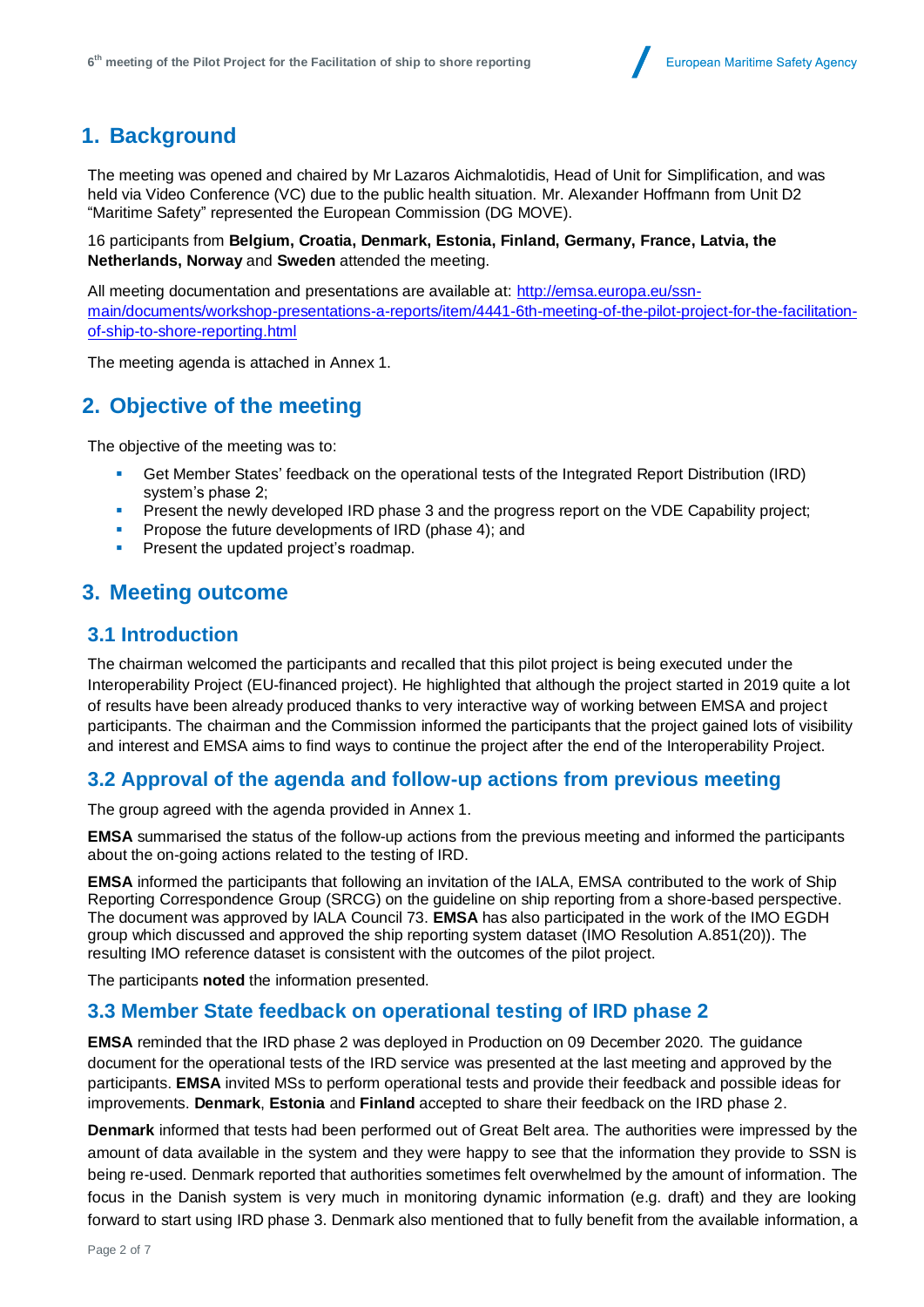system to system communication with the nation system would be needed. Denmark also mentioned that the system will be presented to the Danish customs which may be interested in testing it.

**Belgium** asked if a coastal station could set up a direct system to system communication or whether it must always go through a national system. **EMSA** replied that the direct connection between coastal stations and IRD can be established at the request of the NCA.

**Estonia** informed that the IRD system was tested by the VTS Centre Tallinn Traffic. The GOFREP area was used for testing and information was made available to VTS via the web user interface and e-mails. Estonia reported that due to the size of area too many e-mails were generated, and it was impossible to consult them all. For the future, the system to system communication would have to be established to fully benefit from the information provided. Estonia reported that the IRD does not replace voice communication with the ship which is always needed and that they detected during the test that the Russian T-AIS information is made available to them although the Russian Federation is not part of SSN. **EMSA** responded that the IRD is still in a pilot project phase and all reporting obligations and procedures for the ships remain unchanged. Regarding the Russian T-AIS information EMSA replied that this is in line with the relevant HELCOM agreement.

**Finland** informed that the IRD was tested by the Finish VTS (Fintraffic) and by the Finnish Border Guards. Tests executed by the VTS were focused on tanker traffic in the Gulf of Finland and the Finish Border Guards were interested in getting reports for specific ships (list of ships provided and ships of specific flags). Finland reported some issues with the quality of ship details and lack of information about voyage since most of the ships were coming from non-EU ports. Finland confirmed that the most useful data is the one coming from Incident Reports and MRS reports as other data is already available through other sources. Finland highlighted that the e-mails and web user interface were useful during the tests, but in operational use, information should be available through system-to-system interfaces and integrated with the operational systems.

**Belgium**, **France**, **Norway** and **Poland** had also actively tested IRD and their feedback had already been shared at the previous meeting.

Several issues and ideas for future improvements were provided during the meeting. Some of them are already foreseen in IRD phase 4 and others will be investigated by EMSA for future releases (**Action Point 1**).

**Member States authorities** willing to participate in the operational tests should follow the procedure described in chapter 6 of the guidance document (**Action Point 2**). Webinar training sessions will be organised by EMSA for the authorities involved in the tests if necessary.

#### **3.3 IRD phase 3 – presentation of the new system release**

EMSA informed the participants that the development of IRD phase 3 took place between November 2020 and June 2021. The new version was installed in EMSA Test environment on 8 June 2021 and is currently tested by EMSA; it will be deployed to the Production environment by the end of July 2021. The following features were added in the IRD phase 3 and presented to participants in a live demonstration:

- a. Graphical User Interface (GUI) for ship data providers allowing them to submit and consult VTS/MRS reports and to consult authorities' responses via Internet;
- b. extension of the existing ISR message with data from VTS/MRS reports;
- c. updates to the existing GUI for authorities to show VTS/MRS reports received from ships and to add the possibility to provide responses to these reports.

The feedback from the participants on the new release was positive.

**Denmark** found the new IRD release very promising and asked if it would be possible to get access to EMSA Pre-Prod environment in order to start with the tests and present it the Danish authorities. EMSA will contact Denmark to grant access to the Pre-Prod environment (**Action Point 3**).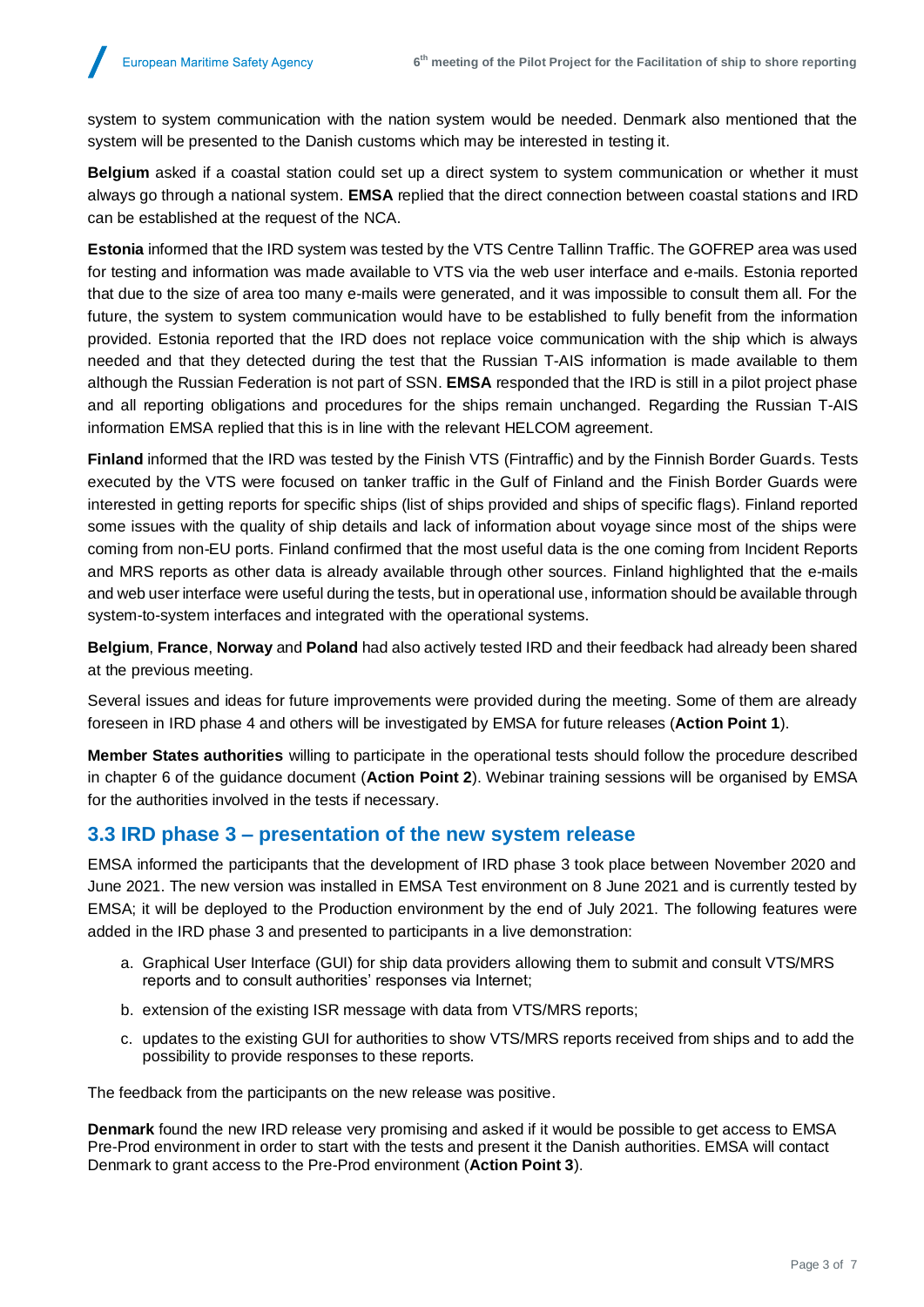**France** asked if it was possible to modify the MRS reports after VHF contact with the vessel. **EMSA** replied that the ship will have the possibility to update their MRS reports but update of reports by authorities is not possible. EMSA indicated that authorities may provide feedback to the ship through the Authority Response feature.

**Norway** asked if the VDES on-board application will require access to the Internet. **EMSA** replied that the VDES on-board application will be installed on the computer and no access to Internet will be required. All the communication with shore will be done via VDES. Nevertheless, the ships will have the possibility to use either Internet (via the IRD GUI) or VDES (via the on-board application).

**EMSA** invited the MSs to test the IRD phase 3 once deployed to the Production environment and provide feedback and possible ideas for improvements. EMSA indicated that the operational tests with authorities and ships are expected to start in September. In view of the operational tests, Member States are invited to identify the ships which would participate in the tests (**Action Point 4**).

### **3.4 IRD phase 3 – VDES on-board application – progress report**

EMSA reminded that the project will test VDE-SAT connections in addition to Internet communication. Testing of the VDE-SAT will be executed in close cooperation with the European Space Agency (ESA) and Space Norway (SPN) with whom EMSA reached an agreement to participate in a VDE-SAT Application and Services Platform (VASP<sup>1</sup> ) demonstration project using a Norwegian satellite as a testbed. EMSA is responsible for the development of a specific ship on-board application (OBA) to allow sending VTS/MRS reports to shore and consulting responses from authorities.

The contract for the development of the OBA was signed in May 2021. The development is ongoing and is expected to be completed by July 2021.

The OBA will offer two main functionalities:

- Graphical user interface (GUI) for ship data providers, to consult, submit and update VTS/MRS reports and consult authorities' responses;
- Backend services to orchestrate message exchanges with the VDE-SAT terminal installed on board the ship.

The operational testing is foreseen to be carried out around the BAREP reporting area with 8 vessels flying the Norwegian flag. Tests with a first group of ships are expected in August.

**EMSA** gave an update on the latest IMO Maritime Safety Committee (MSC 103) decisions related to VDES. The Committee agreed to include a post-biennial agenda output on "Development of amendments to SOLAS chapters IV and V and performance standards and guidelines to introduce VHF Data Exchange System (VDES)" and tasked the NCSR Sub-Committee to develop the related SOLAS amendments to include VDES as a carriage requirement. With a view to expedite the development of the relevant SOLAS VDES amendments, MSC 103 also agreed to task the NCSR Sub-Committee to complete its work in two sessions and exempted the process of introducing SOLAS amendments from having to follow a four-year amendment cycle. These decisions are of high importance and shall accelerate all developments related to VDES technology from an IMO regulatory and industry point of view.

### **3.6 IRD phase 4 and Project roadmap**

**EMSA** informed that the end-date of the pilot project was extended to January 2022. At the last meeting the project participants agreed that EMSA would further work on the IRD to address issues and feedback received during the testing. EMSA worked on the technical specifications for an IRD phase 4 and launched a contract for its development at the beginning of June. The form of the contract ("time and means") will provide more flexibility in the definition of requirements and in setting priorities allowing EMSA to address issues reported by testers in a more efficient way.

Page 4 of 7 <sup>1</sup> More information about VASP project can be found at:<https://business.esa.int/projects/vasp>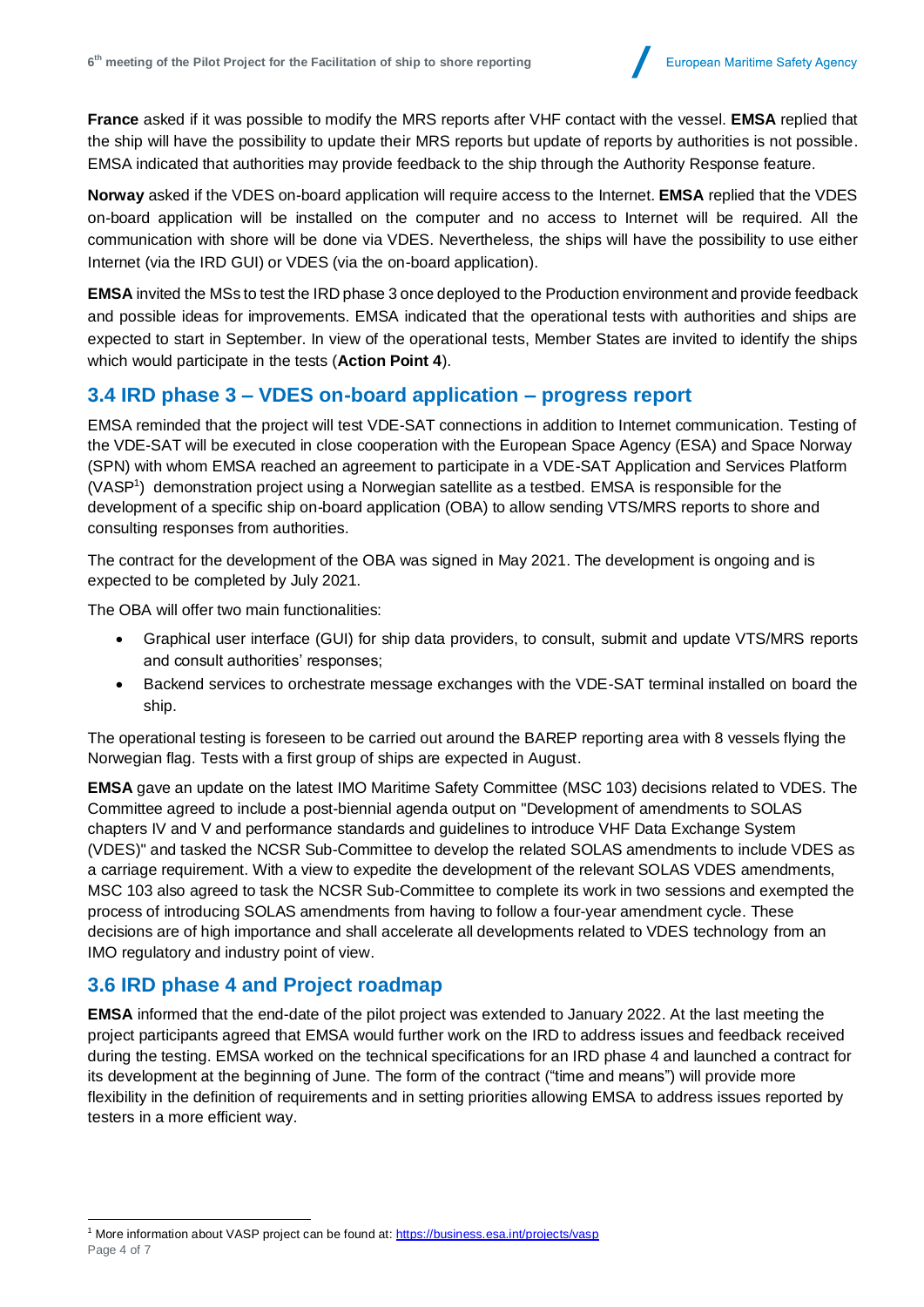The following features should be addressed in IRD phase 4:

- a. IRD will be connected to new sources of information. The Integrated Ship Report (ISR) will connect to the Port Call Detection service and to the new Central Ship Database (CSD) that is currently being developed.
- b. New ABM algorithms will be available when configuring the distribution service (Entering Area and Line Crossing).
- c. The ISR message will be extended to include an indication of the trigger (e.g. ABM and Hazmat received).
- d. Selection of individual data attributes within the ISR data blocks will be possible.
- e. Repeated ABM alerts will not generate duplicated ISRs.
- f. Other reported issues will be addressed (e.g. show name of the distribution service on each page, keep the last filter used for searching, possibility to choose attributes to be exported, possibility to choose email format between HTML and plain text, new attributes in the subject of the e-mail).
- g. Connection with Norway's SESAME 2/ BALT SAFE project and use of the "Request and Respond Service" for getting reporting obligations will be investigated.

EMSA explained that the development would start in July and there would be two releases:

- A first release to be made available in November.
- A second release to be made available at the end of the pilot project in January 2022.

**EMSA** presented the updated schedule of the pilot project:

| <b>Expected schedule</b>   | <b>Tasks</b>                                                                                        |
|----------------------------|-----------------------------------------------------------------------------------------------------|
| July 2021 - September 2021 | Functional tests of IRD phase 3                                                                     |
| July 2021 - December 2021  | Development of IRD phase 4                                                                          |
| September 2021             | 7 <sup>th</sup> meeting to prepare the operational tests of IRD phase 3.                            |
| December 2021              | 8 <sup>th</sup> meeting to conclude the pilot project and collect feedback for the<br>final report. |

**Table 1:** Project Roadmap.

The participants **agreed** with the updated project schedule.

## **4. Summary of the follow up actions**

The chairman thanked all participants for their active participation, noted the interest in the proposed solutions and indicated that the meeting was again very productive and constructive.

The follow up actions are presented in Annex 2.

The next meeting is planned for September 2021 with the objective of preparing the operational tests of IRD phase 3 **(Action Point 5)**. In the meantime, the group will work by correspondence.

**EMSA** will draft the minutes of the meeting and will provide the participants with copies of the meeting presentations **(Action Point 6)**.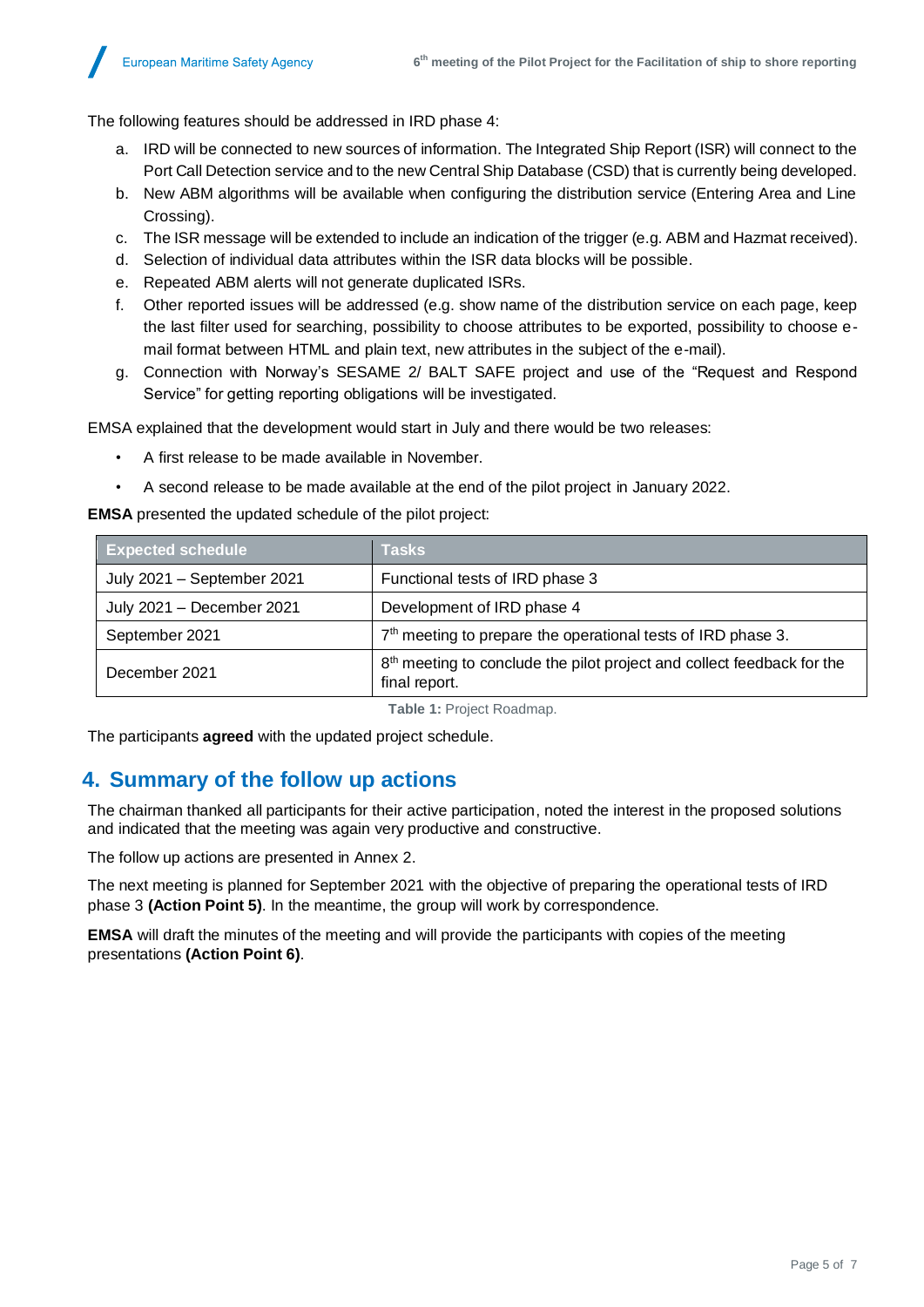

| <b>Time</b>     | <b>Agenda Item</b>                                                                                  | <b>Speakers</b>                     |
|-----------------|-----------------------------------------------------------------------------------------------------|-------------------------------------|
| $09:00 - 09:15$ | Opening / Introduction<br>6.1 Agenda<br>6.2 Follow-up actions                                       | <b>EMSA</b>                         |
| $09:15 - 10:15$ | Member State feedback on operational testing of<br>the Integrated Report Distribution (IRD) phase 2 | <b>Member States</b>                |
| $10:15 - 11:15$ | 6.3 IRD phase 3 – presentation of new version and<br>exchange of view on its use                    | <b>EMSA</b><br><b>Member States</b> |
| $11:15 - 11:30$ | 6.4 IRD phase 3 – VDES on-board application –<br>progress report                                    | <b>EMSA</b>                         |
| $11:30 - 11:45$ | 6.5 IRD phase 4 – progress report                                                                   | <b>EMSA</b>                         |
| $11:45 - 12:00$ | Discussion and summary of the follow up actions                                                     | <b>EMSA</b>                         |

# **Annex 1 – Meeting Agenda**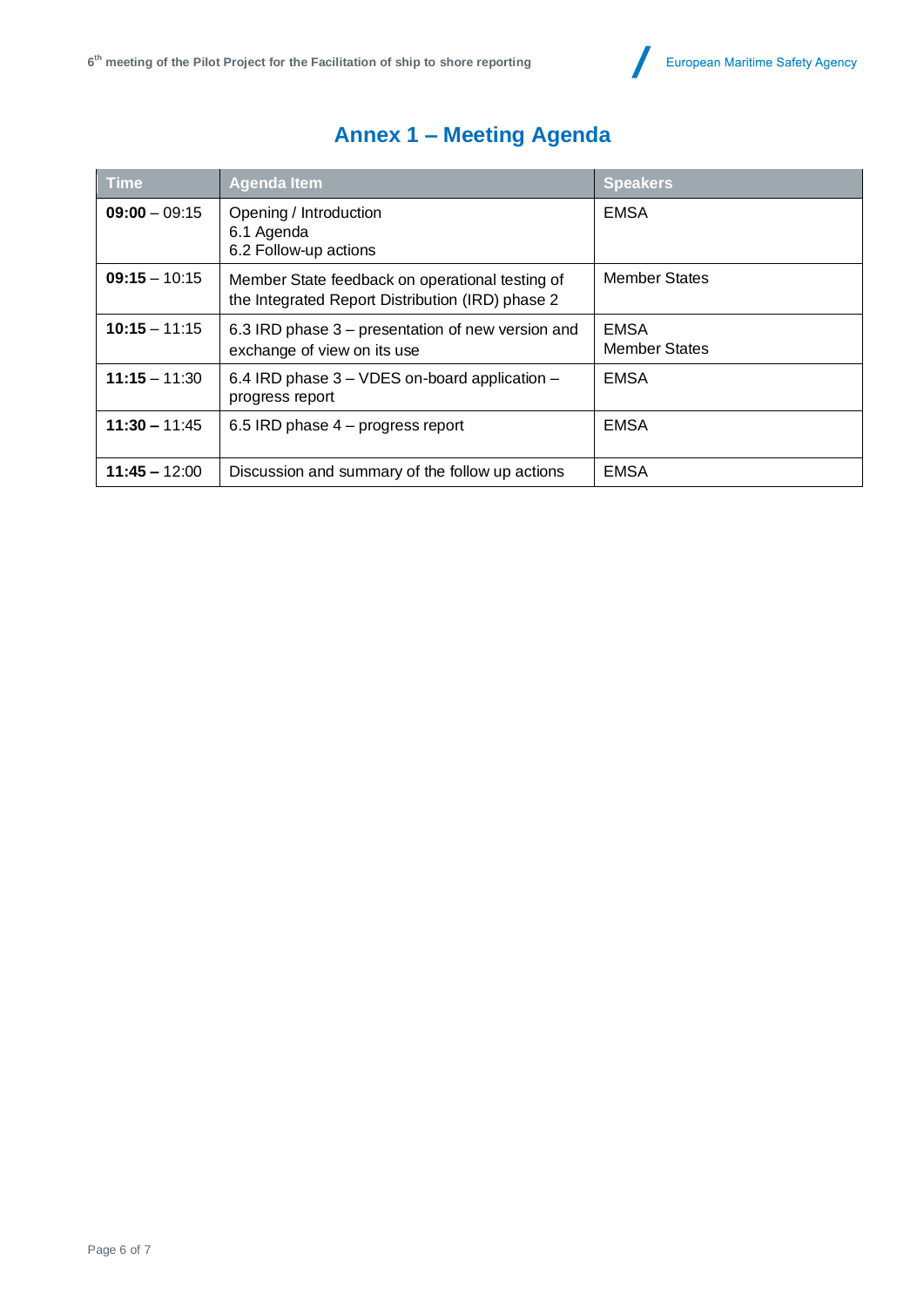$\overline{\phantom{a}}$ 

| <b>Action</b><br><b>Point</b> | <b>Topic and Action</b>                                                                                                                                                                   | <b>Responsible</b>   |
|-------------------------------|-------------------------------------------------------------------------------------------------------------------------------------------------------------------------------------------|----------------------|
| 1                             | Investigate issues and ideas for future improvements provided during the<br>meeting.                                                                                                      | <b>EMSA</b>          |
| 2                             | Participate in the operational tests as specified in the procedure described in<br>chapter 6 of the guidance document.                                                                    | <b>Member States</b> |
| 3                             | Grant access to the Pre-Prod environment for Denmark.                                                                                                                                     | <b>EMSA</b>          |
| 4                             | Test the IRD phase 3 once deployed to the Production environment and<br>provide feedback and possible ideas for improvements.<br>Identify the ships which would participate in the tests. | <b>Member States</b> |
| 5                             | Plan next meeting in September 2021 with the objective of preparing the<br>operational tests of IRD phase 3.                                                                              | <b>EMSA</b>          |
| 6                             | Draft the minutes of the meeting and provide attendees with copies of the<br>meeting presentations.                                                                                       | <b>EMSA</b>          |

## **Annex 2 – Follow up actions**